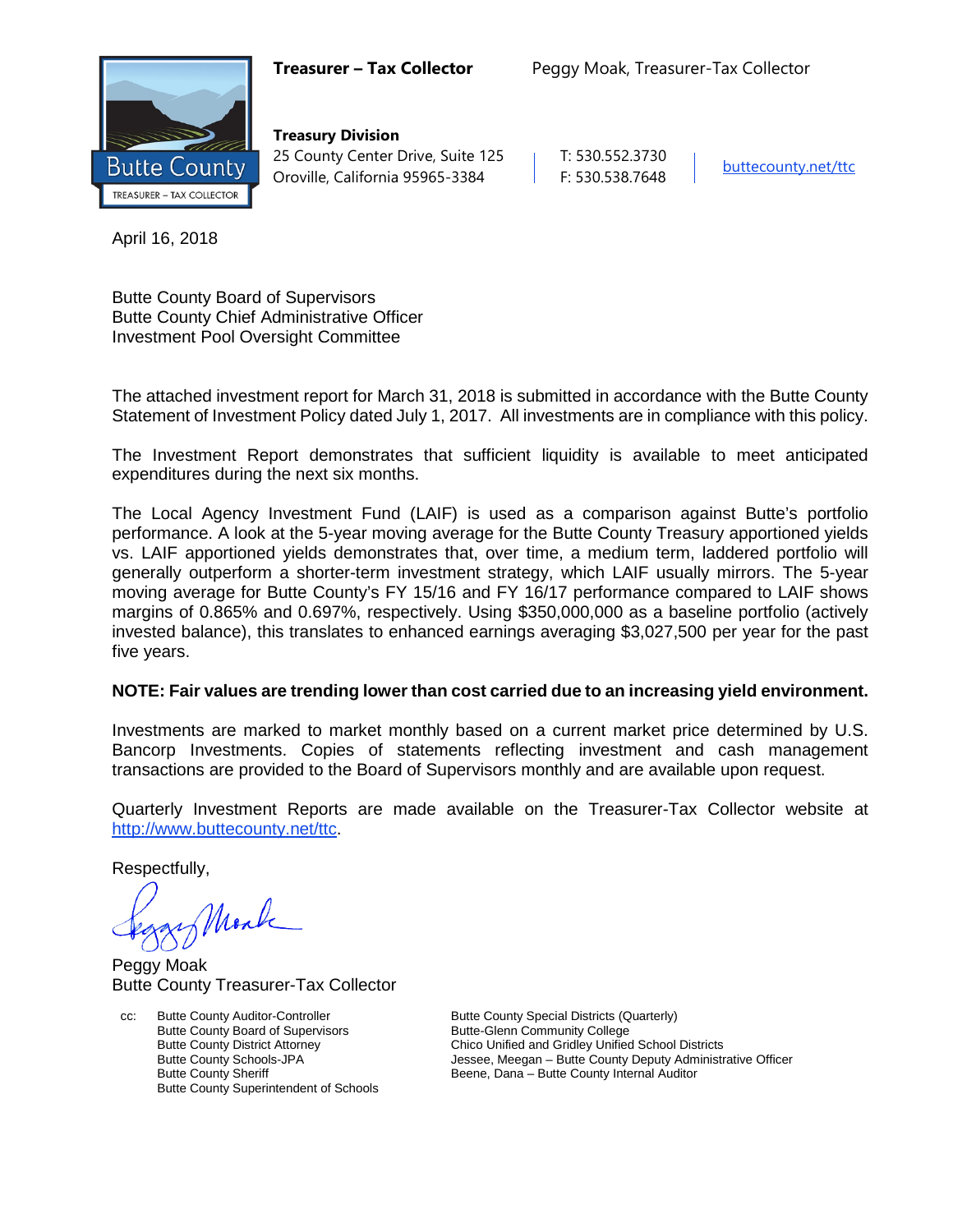

**March 31, 2018**

|                                                                          | <b>YIELD TO</b>  | <b>WEIGHTED AVERAGE</b>         |                           |                           |                           |
|--------------------------------------------------------------------------|------------------|---------------------------------|---------------------------|---------------------------|---------------------------|
| <b>ACTIVELY MANAGED PORTFOLIO:</b>                                       | <b>MATURITY</b>  | <b>MATURITY (DAYS)*</b>         | <b>PAR VALUE</b>          | <b>FAIR VALUE</b>         | <b>COST CARRIED</b>       |
|                                                                          |                  |                                 |                           |                           |                           |
| <b>LOCAL AGENCY INVESTMENT FUND (LAIF)</b><br><b>CALTRUST SHORT TERM</b> | 1.524%<br>1.594% | $\mathbf{1}$<br>$\mathbf{1}$    | 79,720,897.28<br>4,626.52 | 79,720,897.28<br>4,626.52 | 79,720,897.28<br>4,624.88 |
| <b>CAMP SHORT TERM</b>                                                   | 1.620%           | 1                               | 37,421,033.74             | 37,421,033.74             | 37,421,033.74             |
| <b>BANK MONEY MARKET (COLLATERALIZED)</b>                                | 1.410%           | $\mathbf{1}$                    | 5,047,652.39              | 5,047,652.39              | 5,047,652.39              |
| <b>U.S. TREASURY NOTES**</b>                                             | 1.801%           | 927                             | 74,000,000.00             | 72,584,537.00             | 73,660,952.19             |
| <b>MUNICIPAL BONDS**</b>                                                 | 1.829%           | 858                             | 40,760,000.00             | 40,377,538.80             | 40,982,573.50             |
| <b>CORPORATE NOTES**</b>                                                 | 1.634%           | 475                             | 42,359,000.00             | 42,030,555.64             | 42,571,080.89             |
| <b>NEGOTIABLE CDS**</b>                                                  | 1.969%           | 1,110                           | 10,250,000.00             | 10,249,381.16             | 10,246,480.47             |
| <b>FEDERAL AGENCY / SUPRANATIONAL NOTES**</b>                            | 1.706%           | 1,007                           | 168,850,000.00            | 165,706,153.00            | 168,646,726.27            |
| <b>TOTAL ACTIVELY MANAGED PORTFOLIO:</b>                                 | 1.689%           | 665                             | 458,413,209.93            | 453, 142, 375.53          | 458,302,021.61            |
|                                                                          |                  |                                 |                           |                           |                           |
| INVESTMENT OF NOTE/BOND PROCEEDS AND OPERATING CASH                      |                  |                                 |                           |                           |                           |
| <b>SCHOOL BOND PROCEEDS</b> (see page 2 for details)                     |                  |                                 | 73,915,256.71             | 73,915,256.71             | 73,915,256.71             |
| <b>OPERATING ACCOUNTS</b>                                                |                  |                                 |                           |                           |                           |
| <b>U.S. BANK CHECKING ACCOUNT DEPOSITS</b>                               |                  |                                 | 12,754,867.53             | 12,754,867.53             | 12,754,867.53             |
| <b>OPERATING CASH</b>                                                    |                  |                                 | 48,228.44                 | 48,228.44                 | 48,228.44                 |
| <b>OTHER</b>                                                             |                  |                                 | 1,392.66                  | 1,392.66                  | 1,392.66                  |
| <b>TOTAL TREASURER'S FUND LEDGER BALANCE:</b>                            |                  |                                 | 545, 132, 955.27          | 539,862,120.87            | 545,021,766.95            |
| <b>INVESTMENTS UNDER MANAGEMENT OF TRUSTEES</b> (see page 3 for details) |                  |                                 | 2,359,578.02              | 2,359,578.02              | 2,346,277.35              |
|                                                                          |                  |                                 |                           |                           |                           |
|                                                                          |                  |                                 | <b>PAR VALUE</b>          | <b>FAIR VALUE</b>         | <b>COST CARRIED</b>       |
| <b>TOTAL CASH AND INVESTMENTS:</b>                                       |                  |                                 | 547,492,533.29            | 542,221,698.89            | 547,368,044.30            |
|                                                                          |                  | SIX MONTH LIQUIDITY PROJECTIONS |                           |                           |                           |
| Estimated Cash Receipts for Next Six Months                              |                  |                                 |                           | 504,514,833               |                           |
| <b>Estimated Disbursements for Next Six Months</b>                       |                  |                                 |                           | -531,923,579              |                           |
| Estimated Net Cash Flow for Next Six Months***                           |                  |                                 |                           | $-27,408,746$ (A1)        |                           |
| <b>Prudent Reserve</b>                                                   |                  |                                 |                           | $-30,000,000$ (A2)        |                           |

| <b>Securities Maturing</b>                           | 40,750,000 (B) |
|------------------------------------------------------|----------------|
| Local Agency Investment Fund / Cal Trust / MMF /CAMP | 122,194,208 (C |
|                                                      |                |

Total Liquidity for Next Six Months 105,535,462 (A1+A2+B+C)

Estimated Cash Available for Long Term Investment -30,000,000 Remaining Available Liquidity 75,535,462

| Total Par Value of actively managed investments maturing in less than 12 months: | 195.641.210 |
|----------------------------------------------------------------------------------|-------------|
| Total Par Value of actively managed investments maturing in more than 12 months: | 262.772.000 |

\* Actual Weighted Average Maturity will be shorter, and actual dollar amount of investments maturing in less than 12 months will be higher than stated, due to call features on investments.

\*\* See page 5 for detailed list of investments.

\*\*\* Includes TRAN (Tax and Revenue Anticipation Notes) receipts and disbursements, if applicable.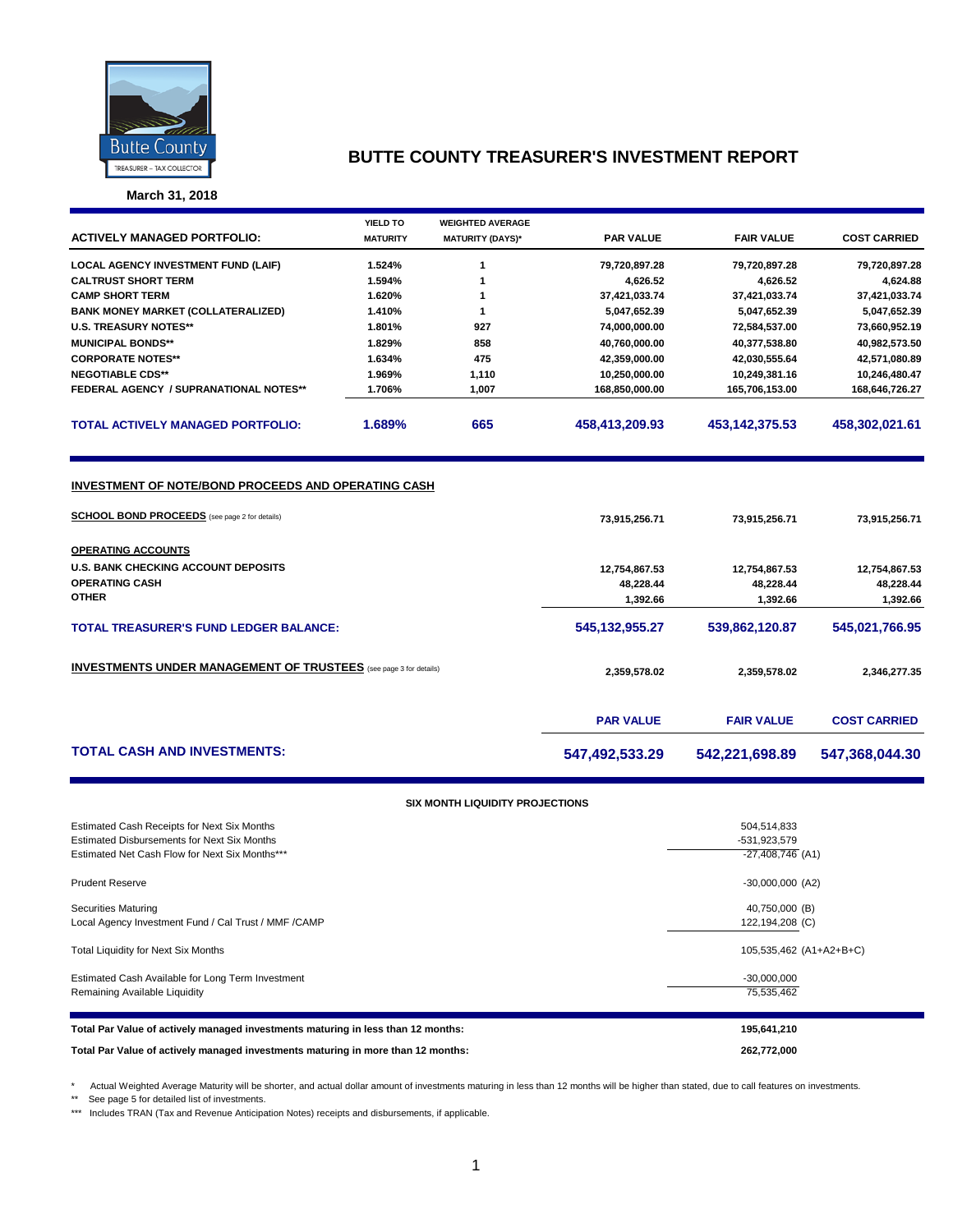### **INVESTMENT OF SCHOOL BOND PROCEEDS**

**March 31, 2018**

| <b>BOND/NOTE DESCRIPTION</b>                       | <b>INVESTMENT</b><br><b>TYPE</b> | <b>MATURITY</b><br><b>DATE</b> | <b>DESCRIPTION</b> | <b>ANNUAL</b><br>YIELD* | <b>PAR</b><br><b>VALUE</b> | <b>FAIR</b><br>VALUE        | <b>COST</b><br><b>CARRIED</b> |
|----------------------------------------------------|----------------------------------|--------------------------------|--------------------|-------------------------|----------------------------|-----------------------------|-------------------------------|
| <b>BONDS - LOCAL AGENCY INVESTMENT FUND (LAIF)</b> |                                  |                                |                    |                         |                            |                             |                               |
| Butte-Glenn CCD 2016 GO Bond Series A              | LAIF                             |                                |                    | 1.524%                  | 39,482,749.74              | 39,482,749.74               | 39,482,749.74                 |
| Chico Unified 2012 GO Bond Measure E Series A      | LAIF                             |                                |                    | 1.524%                  | 1,659,672.46               | 1,659,672.46                | 1,659,672.46                  |
| Chico Unified 2016 GO Bond Series A                | LAIF                             |                                |                    | 1.524%                  | 32,772,834.51              | 32,772,834.51               | 32,772,834.51                 |
|                                                    |                                  |                                |                    |                         | <b>PAR</b><br><b>VALUE</b> | <b>FAIR</b><br><b>VALUE</b> | <b>COST</b><br><b>CARRIED</b> |
| <b>GRAND TOTAL</b>                                 |                                  |                                |                    |                         | 73,915,256.71              | 73,915,256.71               | 73,915,256.71                 |

\* Yields quoted above are a snapshot per investment type. Actual yields earned on school bonds are calculated by the Treasurer's office and are a composite of investment earnings less Treasury costs.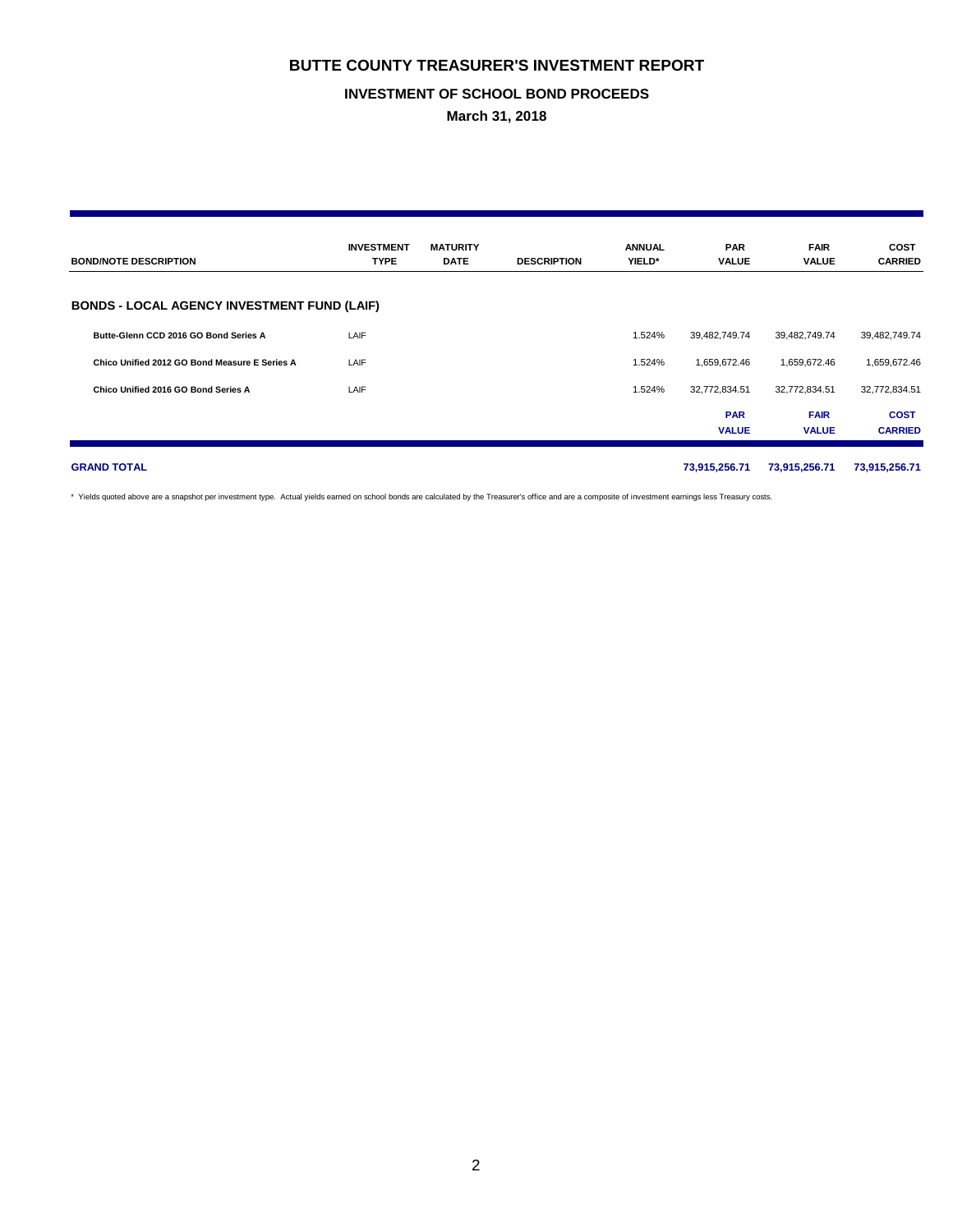# **BUTTE COUNTY TREASURER'S INVESTMENT REPORT DEPOSITS AND INVESTMENTS UNDER MANAGEMENT OF TRUSTEES/FISCAL AGENTS**

**March 31, 2018**

|                                                 | <b>INVESTMENT</b>      | <b>MATURITY</b> |                              | <b>ANNUAL</b> | <b>PAR</b>   | <b>FAIR</b>               | <b>COST</b>    |
|-------------------------------------------------|------------------------|-----------------|------------------------------|---------------|--------------|---------------------------|----------------|
| <b>FINANCING PROGRAM</b>                        | <b>TYPE</b>            | <b>DATE</b>     | <b>DESCRIPTION</b>           | <b>YIELD</b>  | <b>VALUE</b> | <b>VALUE</b>              | <b>CARRIED</b> |
|                                                 |                        |                 |                              |               |              |                           |                |
| <b>2004 PENSION OBLIGATION BONDS</b>            |                        |                 |                              |               |              |                           |                |
| <b>WELLS FARGO BANK, TRUSTEE</b>                |                        |                 |                              |               |              |                           |                |
| Series A Bond Fund #XXXX1106                    | Money Market           |                 | WF GOVT MMF #1751            | 1.356%        | 1,205,968.51 | 1,205,968.51              | 1,205,968.51   |
| Int. Rate Stabilization Fund #XXXX1109          | Money Market           |                 | WF GOVT MMF #1751            | 1.356%        | 1.018.09     | 1.018.09                  | 1.018.09       |
|                                                 | Pooled Agency Funds    |                 | Local Agency Investment Fund | 1.524%        | 1.661.41     | 1.661.41                  | 1.661.41       |
| Principal Account Fund #XXXX1140                | Cash                   |                 | Cash                         | 0.000%        | 11.65        | 11.65                     | 11.65          |
| Interest Account Fund #XXXX1141                 | Cash                   |                 | Cash                         | 0.000%        | 85.03        | 85.03                     | 85.03          |
| Surplus Account Fund #XXXX1142                  | Cash                   |                 | Cash                         | 0.000%        | 5.224.98     | 5.224.98                  | 5.224.98       |
| Sinking Account Fund #XXXX1143                  | Cash                   |                 | Cash                         | 0.000%        | 0.00         | 0.00                      | 0.00           |
| Series B Interest Fund #XXXX1301                | <b>Money Market</b>    |                 | WF GOVT MMF #1751            | 1.356%        | 35,590.94    | 35,590.94                 | 35,590.94      |
| Series B Bond Fund #XXXX1305                    | <b>Money Market</b>    |                 | WF GOVT MMF #1751            | 1.356%        | 900,594.38   | 900,594.38                | 900,594.38     |
| Series B Interest Fund #XXXX1307                | Money Market           |                 | WF GOVT MMF #1751            | 1.356%        | 81.13        | 81.13                     | 81.13          |
| <b>SUBTOTAL</b>                                 |                        |                 |                              |               | 2,150,236.12 | 2,150,236.12              | 2,150,236.12   |
|                                                 |                        |                 |                              |               |              |                           |                |
| <b>DEPOSITS WITH FISCAL AGENTS</b>              |                        |                 |                              |               |              |                           |                |
| <b>Discovery Benefits</b>                       |                        |                 |                              |               |              |                           |                |
| Plan Year Cash Balance 1/01/17 - 12/31/17*      |                        |                 |                              | <b>NA</b>     | 43,300.67    | 43,300.67                 | **30,000.00    |
| York Risk Services Group - Claim Administrators |                        |                 |                              |               |              |                           |                |
| Umpqua Bank #XXXXX2601                          | <b>Commercial Bank</b> |                 | <b>Business Checking</b>     | <b>NA</b>     | 166.041.23   | 166.041.23                | 166.041.23     |
| <b>SUBTOTAL</b>                                 |                        |                 |                              |               | 209,341.90   | 209,341.90                | 196,041.23     |
|                                                 |                        |                 |                              |               |              |                           |                |
|                                                 |                        |                 |                              |               | <b>PAR</b>   | <b>FAIR</b>               | <b>COST</b>    |
|                                                 |                        |                 |                              |               | <b>VALUE</b> | <b>VALUE</b>              | <b>CARRIED</b> |
| <b>GRAND TOTAL</b>                              |                        |                 |                              |               | 2,359,578.02 | 2,359,578.02 2,346,277.35 |                |

\* Represents the most current data available (source: Auditor-Controller)

\*\* Benefits can be paid in advance of receipt of offsetting payroll deductions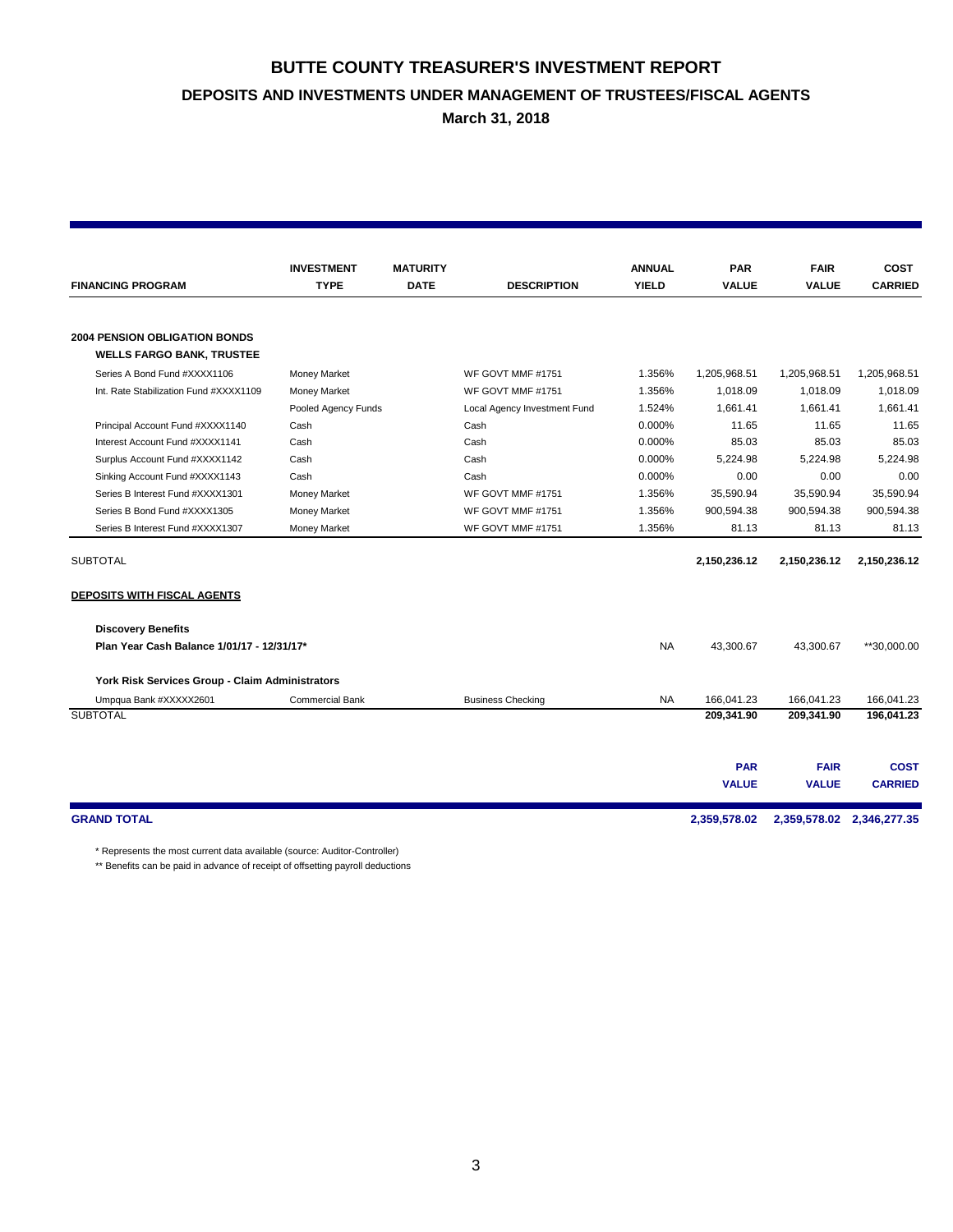**ACTIVELY MANAGED PORTFOLIO "AT-A-GLANCE"**

**March 31, 2018**

| <b>INVESTMENTS BY TYPE*</b>                                     |    |                                                              |                                                                  |                                                         |                                                                                                                                                                                  |                                                                                                                       |
|-----------------------------------------------------------------|----|--------------------------------------------------------------|------------------------------------------------------------------|---------------------------------------------------------|----------------------------------------------------------------------------------------------------------------------------------------------------------------------------------|-----------------------------------------------------------------------------------------------------------------------|
| LAIF/CT/MMF/CAMP                                                | \$ | 122,194,210                                                  |                                                                  |                                                         |                                                                                                                                                                                  |                                                                                                                       |
| <b>FHLB</b>                                                     | \$ | 40,200,000                                                   | LAIF/CALTRUST/MMF/CAMP (1 day)                                   | 1.549%                                                  | \$                                                                                                                                                                               | 122,194,210                                                                                                           |
| <b>FHLMC</b>                                                    | \$ | 13,000,000                                                   | 01-12 months                                                     | 1.581%                                                  | \$                                                                                                                                                                               | 73,447,000                                                                                                            |
| <b>FNMA</b>                                                     | \$ | 15,000,000                                                   | 13-36 months                                                     | 1.617%                                                  | \$                                                                                                                                                                               | 112,682,000                                                                                                           |
| <b>FFCB</b>                                                     | \$ | 30,000,000                                                   | 37-60 months                                                     | 1.911%                                                  | \$                                                                                                                                                                               | 150,090,000                                                                                                           |
| <b>FAMCA</b>                                                    | \$ | 15,000,000                                                   | TOTAL PAR VALUE                                                  |                                                         | \$                                                                                                                                                                               | 458,413,210                                                                                                           |
| CORP                                                            | \$ | 42,359,000                                                   |                                                                  |                                                         |                                                                                                                                                                                  |                                                                                                                       |
| UST                                                             | \$ | 74,000,000                                                   |                                                                  |                                                         |                                                                                                                                                                                  |                                                                                                                       |
| <b>TVA</b>                                                      | \$ | 5,000,000                                                    |                                                                  |                                                         |                                                                                                                                                                                  |                                                                                                                       |
| <b>SUPRA</b>                                                    | \$ | 50,650,000                                                   |                                                                  |                                                         |                                                                                                                                                                                  |                                                                                                                       |
| CDs                                                             | \$ | 10,250,000                                                   | Amounts quoted at Par Value.                                     |                                                         |                                                                                                                                                                                  |                                                                                                                       |
| <b>MUNI</b>                                                     | \$ | 40,760,000                                                   |                                                                  |                                                         |                                                                                                                                                                                  |                                                                                                                       |
| 27%<br>7%<br>3%<br>$-$ FHLMC<br>$\bullet$ CORP<br>$\bullet$ CDs | 9% |                                                              | $-01-12$ months<br>$\blacksquare$ 13-36 months<br>• 37-60 months |                                                         |                                                                                                                                                                                  |                                                                                                                       |
|                                                                 |    |                                                              |                                                                  |                                                         |                                                                                                                                                                                  | 2018<br>$-2017$                                                                                                       |
|                                                                 |    | \$<br>3%<br>$-$ FNMA<br>$\bullet$ UST<br>$\blacksquare$ MUNI | 458,413,210                                                      | <b>Butte County Pooled Treasury Portfolio Balance**</b> | Final maturity dates are used; probable call dates are not considered.<br>• LAIF/CALTRUST/MMF/CAMP (1 day)<br>Net of Tax and Revenue Anticipation Notes (TRAN) and Bond Proceeds | <b>INVESTMENTS BY MATURITY &amp; YIELD*</b><br>* Investments managed by Trustees & School Bond Proceeds not included. |

**\*\* This chart does not include deposits from TRAN, Bond Proceeds, or Investments under Management of Trustees.**

\$250,000,000 \$275,000,000 \$300,000,000

п

 **It is intended to demonstrate cash flow trends and establish a baseline for the portfolio, enabling medium term investments.**

JAN FEB MAR APR MAY JUN JUL AUG SEP OCT NOV DEC

2008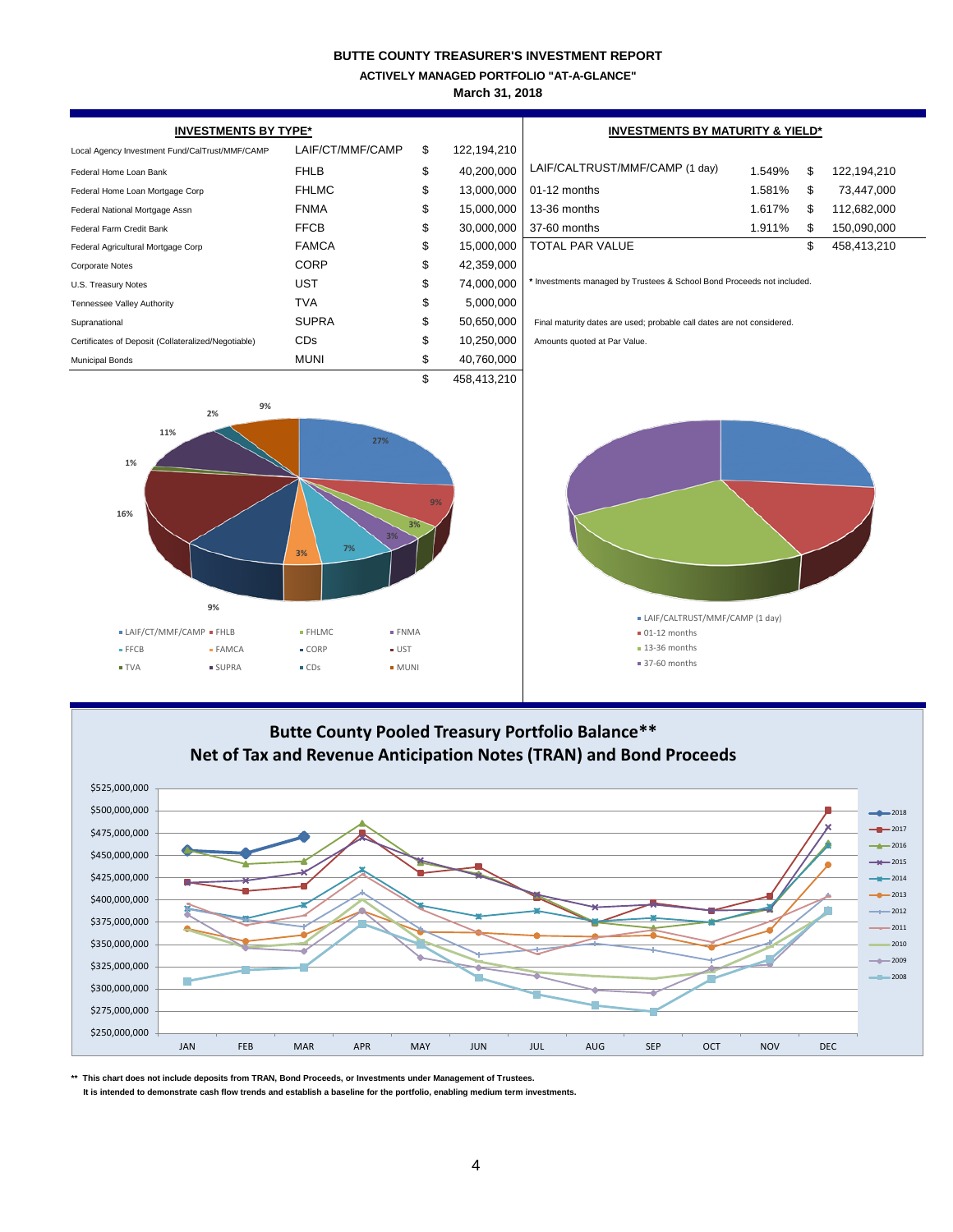**MANAGED PORTFOLIO - DETAILS OF SECURITIES HELD**

**March 31, 2018**

|                        |                                                          |                  | <b>Credit Rating</b> |                  | Purchase               | <b>Maturity</b>        | Yield to       |                              |                              |                              |
|------------------------|----------------------------------------------------------|------------------|----------------------|------------------|------------------------|------------------------|----------------|------------------------------|------------------------------|------------------------------|
| <b>Security</b>        | <b>Description</b>                                       | S&P              | Moody's              | Fitch            | Date                   | Date                   | Maturity (%)   | <b>Par Value</b>             | <b>Fair Value</b>            | <b>Cost Carried*</b>         |
| 64952WBZ5              | NEW YORK LIFE GLOBAL FDG                                 | AA+              | Aaa                  | AAA              | 4/27/2015              | 4/27/2018              | 1.230          | 5,000,000.00                 | 4,996,440.00                 | 5,000,247.96                 |
| 02006LQN6              | <b>ALLY BANK</b>                                         | <b>NR</b>        | <b>NR</b>            | <b>NR</b>        | 4/30/2015              | 4/30/2018              | 1.150          | 250,000.00                   | 250,000.00                   | 250,000.00                   |
| 3133ECNY6              | FEDERAL FARM CREDIT BANK                                 | AA+              | Aaa                  | AAA              | 5/8/2013               | 5/8/2018               | 0.986          | 5,000,000.00                 | 4,996,210.00                 | 4,999,820.14                 |
| 3134G45W4              | FEDERAL HOME LOAN MTG CORP                               | AA+              | Aaa                  | AAA              | 5/29/2013              | 5/29/2018              | 1.000          | 5,000,000.00                 | 4,993,420.00                 | 5,000,000.00                 |
| 17275RAU6              | <b>CISCO SYSTEMS INC</b>                                 | AA-              | A1                   | <b>NR</b>        | 11/12/2015             | 6/15/2018              | 1.365          | 5,000,000.00                 | 4,996,145.00                 | 5,002,863.24                 |
| 89236TCP8              | TOYOTA MOTOR CREDIT CORP                                 | AA-              | Aa3                  | Α                | 9/18/2015              | 7/13/2018              | 1.600          | 5,000,000.00                 | 4,991,375.00                 | 4,999,306.60                 |
| 912828XK1              | U S TREASURY NOTE                                        | AA+              | Aaa                  | AAA              | 1/2/2018               | 7/15/2018              | 1.509          | 5,000,000.00                 | 4,986,450.00                 | 4,990,880.15                 |
| 912828VQ0<br>38147J3E0 | U S TREASURY NOTE<br>GOLDMAN SACHS BANK USA              | AA+<br><b>NR</b> | Aaa<br><b>NR</b>     | AAA<br><b>NR</b> | 1/3/2018               | 7/31/2018              | 1.552          | 5,000,000.00                 | 4,992,775.00                 | 4,997,060.03<br>250,000.00   |
| 02587CAY6              | AMERICAN EXPRESS BK FSB                                  | <b>NR</b>        | <b>NR</b>            | <b>NR</b>        | 8/27/2014<br>8/28/2014 | 8/27/2018<br>8/28/2018 | 1.650<br>1.600 | 250,000.00<br>250,000.00     | 250,000.00<br>250,000.00     | 250,000.00                   |
| 912828L40              | U S TREASURY NOTE                                        | AA+              | Aaa                  | AAA              | 3/8/2018               | 9/15/2018              | 1.860          | 5,000,000.00                 | 4,980,275.00                 | 4,980,650.73                 |
| 459058ER0              | INTL BK RECON & DEVELOP                                  | AAA              | Aaa                  | AAA              | 12/5/2016              | 10/5/2018              | 1.261          | 2,500,000.00                 | 2,487,272.50                 | 2,496,717.27                 |
| 880591EQ1              | TENN VALLEY AUTHORITY                                    | AA+              | Aaa                  | AAA              | 7/28/2017              | 10/15/2018             | 1.363          | 5,000,000.00                 | 4,991,670.00                 | 5,010,299.31                 |
| 912828RP7              | <b>U S TREASURY NOTE</b>                                 | AA+              | Aaa                  | AAA              | 3/27/2018              | 10/31/2018             | 1.962          | 5,000,000.00                 | 4,993,360.00                 | 4,993,893.35                 |
| 795450RM9              | SALLIE MAE BANK/SALT LKE                                 | <b>NR</b>        | <b>NR</b>            | <b>NR</b>        | 11/25/2013             | 11/20/2018             | 2.050          | 250,000.00                   | 250,000.00                   | 250,000.00                   |
| 912828A34              | U S TREASURY NOTE                                        | AA+              | Aaa                  | AAA              | 3/27/2018              | 11/30/2018             | 2.012          | 5,000,000.00                 | 4,974,805.00                 | 4,974,929.91                 |
| 686184WJ7              | <b>ORIENTAL BANK</b>                                     | <b>NR</b>        | <b>NR</b>            | <b>NR</b>        | 12/16/2015             | 12/17/2018             | 1.750          | 250,000.00                   | 250,000.00                   | 250,000.00                   |
| 89236TBB0              | TOYOTA MOTOR CREDIT CORP                                 | AA-              | Aa3                  | Α                | 9/18/2015              | 1/17/2019              | 1.875          | 5,000,000.00                 | 4,975,610.00                 | 5,008,611.01                 |
| 037833BQ2              | <b>APPLE INC</b>                                         | AA+              | Aa1                  | <b>NR</b>        | 1/17/2017              | 2/22/2019              | 1.450          | 1,540,000.00                 | 1,531,380.62                 | 1,543,365.44                 |
| 30231GAP7              | EXXON MOBIL CORPORATION                                  | AA+              | Aaa                  | <b>NR</b>        | 3/29/2018              | 3/1/2019               | 2.304          | 3,157,000.00                 | 3,139,797.51                 | 3,140,023.52                 |
| 650035K80              | NEW YORK ST URBAN DEV CORP REV                           | AAA              | Aa1                  | AA+              | 12/18/2014             | 3/15/2019              | 1.980          | 5,000,000.00                 | 4,983,800.00                 | 5,000,439.29                 |
| 13063CKL3              | CALIFORNIA ST GO UNLTD TXBL                              | AA-              | Aa3                  | AA-              | 11/24/2014             | 5/1/2019               | 1.900          | 3,000,000.00                 | 3,000,270.00                 | 3,010,850.16                 |
| 3133EFD20              | FEDERAL FARM CREDIT BANK                                 | AA+              | Aaa                  | AAA              | 2/23/2016              | 5/23/2019              | 1.266          | 5,000,000.00                 | 4,942,285.00                 | 4,999,119.66                 |
| 594918AC8              | MICROSOFT CORP                                           | AAA              | Aaa                  | AA+              | 9/28/2015              | 6/1/2019               | 1.580          | 2,500,000.00                 | 2,559,947.50                 | 2,573,936.51                 |
| 91412GSB2              | UNIV OF CALIFORNIA CA REV TXBL                           | AA               | Aa2                  | AA               | 8/24/2015              | 7/1/2019               | 1.698          | 5,000,000.00                 | 4,978,050.00                 | 5,005,888.61                 |
| 31315PM71<br>459058EV1 | FEDERAL AGRIC MTG CORP<br>INTL BK RECON & DEVELOP        | <b>NR</b><br>AAA | <b>NR</b>            | <b>NR</b><br>AAA | 7/17/2014<br>1/28/2016 | 7/17/2019              | 1.813          | 5,000,000.00                 | 4,968,435.00                 | 4,994,886.94                 |
| 31315PTD1              | <b>FARMER MAC</b>                                        | NR.              | Aaa<br><b>NR</b>     | <b>NR</b>        | 8/25/2014              | 7/26/2019<br>8/23/2019 | 1.392<br>1.765 | 5,000,000.00<br>5,000,000.00 | 4,932,375.00<br>4,955,395.00 | 4,990,881.36<br>4,989,012.12 |
| 68389XAX3              | ORACLE CORP                                              | AA-              | A1                   | A+               | 10/6/2015              | 10/8/2019              | 1.845          | 4,162,000.00                 | 4,137,465.01                 | 4,186,565.96                 |
| 45905UZJ6              | INTL BK RECON & DEVELOP                                  | <b>NR</b>        | Aaa                  | <b>NR</b>        | 12/2/2016              | 10/25/2019             | 1.573          | 5,000,000.00                 | 4,913,375.00                 | 4,979,181.21                 |
| 3133EEBN9              | FEDERAL FARM CREDIT BANK                                 | AA+              | Aaa                  | AAA              | 11/12/2014             | 11/12/2019             | 1.800          | 5,000,000.00                 | 4,959,580.00                 | 5,000,000.00                 |
| 966594AW3              | <b>WHITNEY BANK/MS</b>                                   | <b>NR</b>        | <b>NR</b>            | <b>NR</b>        | 1/25/2017              | 1/27/2020              | 1.700          | 250,000.00                   | 250,000.00                   | 250,000.00                   |
| 02587DXE3              | AMERICAN EXPR CENTURION                                  | <b>NR</b>        | <b>NR</b>            | <b>NR</b>        | 1/30/2015              | 1/30/2020              | 1.950          | 250,000.00                   | 250,000.00                   | 250,000.00                   |
| 882806EM0              | TEXAS ST TECH UNIV REV                                   | AA+              | Aa1                  | AA+              | 11/6/2015              | 2/15/2020              | 1.790          | 2,570,000.00                 | 2,554,374.40                 | 2,584,462.97                 |
| 474067AK1              | JEFFERSON FIN CRED UNION                                 | <b>NR</b>        | <b>NR</b>            | <b>NR</b>        | 2/27/2018              | 2/27/2020              | 2.400          | 250,000.00                   | 250,000.00                   | 250,000.00                   |
| 912828J84              | U S TREASURY NOTE                                        | AA+              | Aaa                  | AAA              | 4/8/2015               | 3/31/2020              | 1.330          | 5,000,000.00                 | 4,909,765.00                 | 5,004,311.05                 |
| 13063CSQ4              | CALIFORNIA ST GO UNLTD TXBL                              | AA-              | АаЗ                  | AA-              | 4/29/2015              | 4/1/2020               | 1.680          | 5,000,000.00                 | 4,938,200.00                 | 5,011,458.24                 |
| 71270QMS2              | PEOPLES UNITED BANK NA                                   | <b>NR</b>        | <b>NR</b>            | <b>NR</b>        | 4/15/2015              | 4/15/2020              | 1.800          | 250,000.00                   | 250,000.00                   | 250,000.00                   |
| 3136G2HF7              | FEDERAL NATL MORTGAGE ASSN                               | AA+              | Aaa                  | AAA              | 5/19/2015              | 5/19/2020              | 1.600          | 5,000,000.00                 | 4,922,125.00                 | 5,000,000.00                 |
| 912828XE5              | U S TREASURY NOTE                                        | AA+              | Aaa                  | AAA              | 6/1/2015               | 5/31/2020              | 1.503          | 4,000,000.00                 | 3,930,312.00                 | 3,999,729.26                 |
| 140420RX0              | CAPITAL ONE BANK USA NA                                  | <b>NR</b>        | <b>NR</b>            | <b>NR</b>        | 6/10/2015              | 6/10/2020              | 2.006          | 250,000.00                   | 250,000.00                   | 249,451.97                   |
| 313383HU8              | FEDERAL HOME LOAN BANK                                   | AA+              | Aaa                  | <b>NR</b>        | 6/5/2015               | 6/12/2020              | 1.780          | 5,000,000.00                 | 4,928,120.00                 | 4,996,848.26                 |
| 3133834H1              | FHLB 1.375 06/20                                         | AA+              | Aaa                  | <b>NR</b>        | 7/23/2015              | 6/12/2020              | 1.795          | 5,200,000.00                 | 5,088,928.00                 | 5,154,238.02                 |
| 8821172X1<br>459058FM0 | TEXAS ST A&M UNIV REV<br>INTL BK RECON & DEVELOP         | AAA<br>AAA       | Aaa<br>Aaa           | AAA<br>AAA       | 8/10/2015<br>8/23/2016 | 7/1/2020<br>8/10/2020  | 1.963<br>1.140 | 3,000,000.00<br>5,000,000.00 | 2,953,590.00<br>4,846,650.00 | 2,986,339.01<br>4,998,244.88 |
| 05580ACW2              | BMW BANK NORTH AMERICA                                   | <b>NR</b>        | <b>NR</b>            | <b>NR</b>        | 9/18/2015              | 9/18/2020              | 2.200          | 250,000.00                   | 250,000.00                   | 250,000.00                   |
| 20033AMR4              | COMENITY CAPITAL BANK                                    | <b>NR</b>        | <b>NR</b>            | <b>NR</b>        | 9/21/2015              | 9/21/2020              | 2.250          | 250,000.00                   | 250,000.00                   | 250,000.00                   |
| 49306SYW0              | <b>KEY BANK NA</b>                                       | <b>NR</b>        | <b>NR</b>            | <b>NR</b>        | 9/27/2017              | 9/25/2020              | 1.850          | 250,000.00                   | 250,000.00                   | 250,000.00                   |
| 3136G1H28              | <b>FANNIE MAE</b>                                        | AA+              | Aaa                  | AAA              | 2/3/2017               | 9/28/2020              | 1.677          | 5,000,000.00                 | 4,916,460.00                 | 5,002,728.52                 |
| 9128282Z2              | <b>U S TREASURY NOTE</b>                                 | AA+              | Aaa                  | AAA              | 10/31/2017             | 10/15/2020             | 1.712          | 5,000,000.00                 | 4,909,960.00                 | 4,989,259.26                 |
| 254672VT2              | <b>DISCOVER BANK</b>                                     | <b>NR</b>        | <b>NR</b>            | <b>NR</b>        | 10/21/2015             | 10/21/2020             | 2.200          | 250,000.00                   | 250,000.00                   | 250,000.00                   |
| 14042RBL4              | <b>CAPITAL ONE NA</b>                                    | <b>NR</b>        | <b>NR</b>            | <b>NR</b>        | 11/13/2015             | 10/28/2020             | 2.277          | 250,000.00                   | 250,000.00                   | 249,837.62                   |
| 594918BG8              | MICROSOFT CORP                                           | AAA              | Aaa                  | AA+              | 8/22/2016              | 11/3/2020              | 1.382          | 5,000,000.00                 | 4,916,815.00                 | 5,076,465.97                 |
| 94986TWG8              | WELLS FARGO BANK NA                                      | <b>NR</b>        | <b>NR</b>            | <b>NR</b>        | 12/3/2015              | 12/3/2020              | 1.500          | 250,000.00                   | 250,000.00                   | 250,000.00                   |
| 29266NX93              | <b>ENERBANK USA</b>                                      | <b>NR</b>        | <b>NR</b>            | <b>NR</b>        | 1/28/2016              | 1/28/2021              | 1.903          | 250,000.00                   | 250,000.00                   | 249,646.62                   |
| 89677DET9              | TRISTATE CAPITAL BANK                                    | <b>NR</b>        | <b>NR</b>            | <b>NR</b>        | 1/31/2018              | 2/1/2021               | 2.350          | 250,000.00                   | 250,000.00                   | 250,000.00                   |
| 3130A7CV5              | FEDERAL HOME LOAN BANK                                   | AA+              | Aaa                  | <b>NR</b>        | 4/7/2016               | 2/18/2021              | 1.315          | 5,000,000.00                 | 4,854,185.00                 | 5,008,320.87                 |
| 4581X0CS5              | INTER-AMERICAN DEVEL BK                                  | AAA              | Aaa                  | AAA              | 11/15/2016             | 3/15/2021              | 1.574          | 5,000,000.00                 | 4,905,570.00                 | 5,042,798.72                 |
| 13063CP87              | CALIFORNIA ST GO UNLTD                                   | AA-              | Aa3                  | AA-              | 6/13/2016              | 4/1/2021               | 1.430          | 5,000,000.00                 | 4,837,750.00                 | 5,010,062.50                 |
| 3134G8Y29              | <b>FREDDIE MAC</b>                                       | AA+              | <b>NR</b>            | AAA              | 4/28/2016              | 4/28/2021              | 1.326          | 3,000,000.00<br>3,000,000.00 | 2,939,850.00                 | 2,997,232.50                 |
| 459058FD0<br>128829AC2 | INTL BK RECON & DEV STEP-UP                              | <b>NR</b>        | <b>NR</b>            | <b>NR</b>        | 4/28/2016              | 4/28/2021<br>5/13/2021 | 1.250          |                              | 2,941,440.00<br>250,000.00   | 3,000,000.00                 |
| 91412GF59              | CALDWELL BK & TRUST CO<br>UNIV OF CALIFORNIA CA REV TXBL | <b>NR</b><br>AA  | <b>NR</b><br>Aa2     | <b>NR</b><br>AA  | 5/13/2016<br>8/5/2016  | 5/15/2021              | 1.400<br>1.417 | 250,000.00<br>5,000,000.00   | 4,905,450.00                 | 250,000.00<br>5,068,320.12   |
| 459058FH1              | INTL BK RECON & DEVELOP                                  | AAA              | Aaa                  | AAA              | 6/13/2016              | 5/24/2021              | 1.412          | 5,000,000.00                 | 4,815,465.00                 | 4,994,369.99                 |
| 3136G3MV4              | FEDERAL NATL MORTGAGE ASSN                               | AA+              | Aaa                  | AAA              | 5/25/2016              | 5/25/2021              | 1.375          | 5,000,000.00                 | 4,812,475.00                 | 5,000,000.00                 |
| 3130AD5K4              | FEDERAL HOME LOAN BANK                                   | AA+              | Aaa                  | <b>NR</b>        | 12/26/2017             | 6/22/2021              | 2.197          | 5,000,000.00                 | 4,941,735.00                 | 4,997,365.57                 |
| 27113PBE0              | EAST BOSTON SAVINGS BANK                                 | <b>NR</b>        | <b>NR</b>            | <b>NR</b>        | 6/23/2016              | 6/23/2021              | 1.500          | 250,000.00                   | 250,000.00                   | 250,000.00                   |
| 912828S27              | U S TREASURY NOTE                                        | AA+              | Aaa                  | AAA              | 12/15/2017             | 6/30/2021              | 2.027          | 5,000,000.00                 | 4,796,485.00                 | 4,859,188.30                 |
| 3133EGKA2              | FEDERAL FARM CREDIT BANK                                 | AA+              | Aaa                  | AAA              | 7/6/2016               | 7/6/2021               | 1.500          | 5,000,000.00                 | 4,832,350.00                 | 5,000,000.00                 |
| 3130A8QS5              | FEDERAL HOME LOAN BANK                                   | AA+              | Aaa                  | <b>NR</b>        | 7/14/2016              | 7/14/2021              | 1.201          | 5,000,000.00                 | 4,790,420.00                 | 4,987,907.11                 |